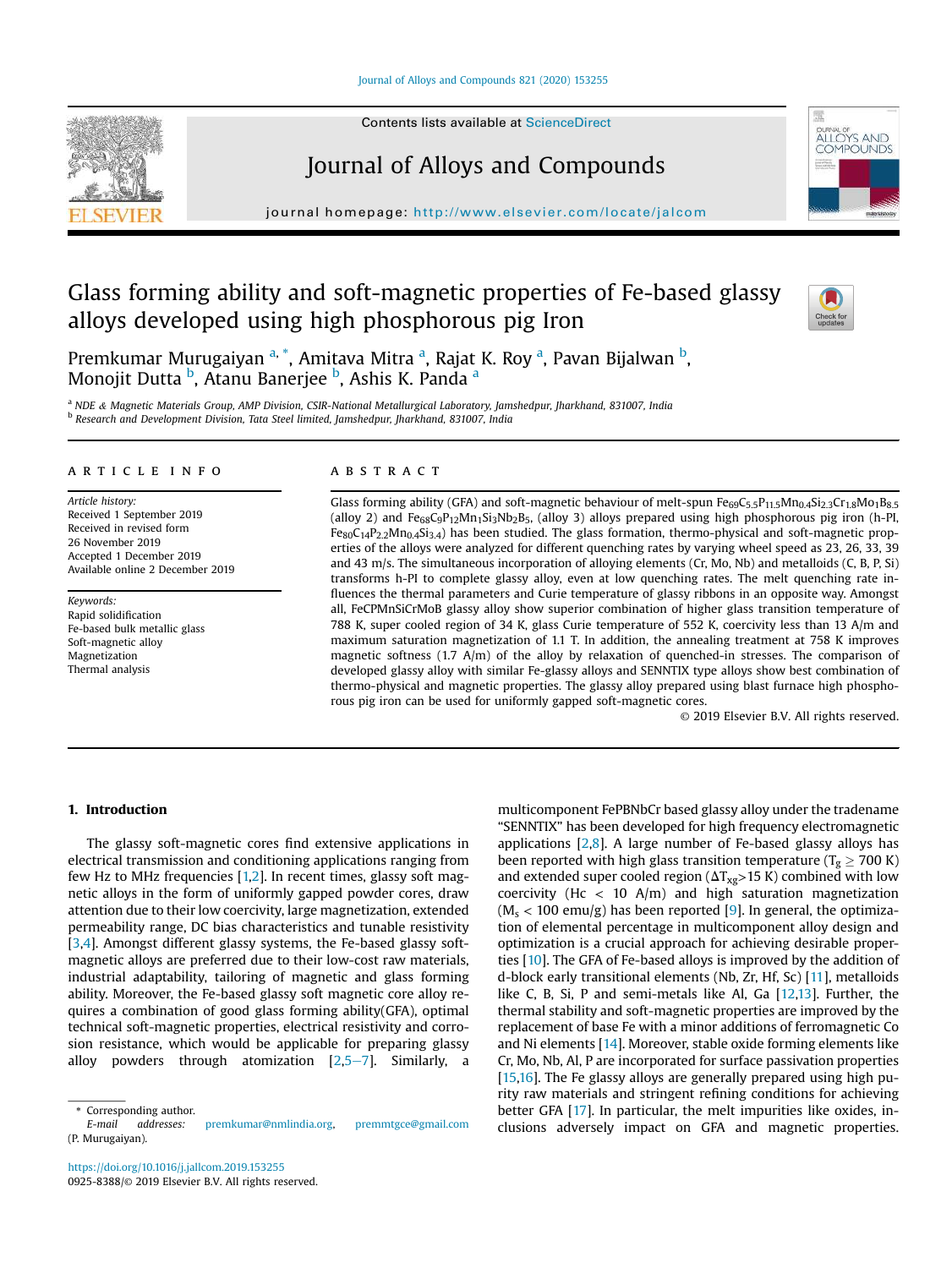Recently, the researchers have attempted to utilize industrial cast iron and pig iron as the starting material for developing Fe-based glassy soft magnetic alloys [18,19]. The present work involves the utilization of high phosphorous pig iron (h-PI) material for developing glassy soft magnetic glassy alloys. The blast furnace h-PI material is abundant and considerable presence of P, C, Si, encouraging for improved GFA and minimizing excessive alloy additions. Lastly, the structure, thermo-physical and DC magnetic properties are compared with the reported SENNTIX type and other pig iron based glassy alloys.

## 2. Experimental techniques

The master alloys with nominal composition, of  $Fe_{69}C_5.5P_{11.5}Mn_0.4Si_2.3Cr_{1.8}Mo_1B_8.5$  (alloy 2) and  $Fe_{68}C_9P_{1.2}Mn_1$  $Si<sub>3</sub>Nb<sub>2</sub>B<sub>5</sub>$ , (alloy 3) were prepared in arc-melting furnace, using high phosphorous pig Iron (h-PI, of  $Fe_{80}C_{14}P_{2.2}Mn_{0.4}Si_{3.4}$ ) and premelted ferro-alloys of Fe-Cr, Fe-Nb, Fe-P, Fe-C, Fe-B and Fe-Mo. The alloy re-melting for homogenization and subsequent ingot casting have been carried out by a vacuum induction furnace under inert atmosphere. Furthermore, the molten alloy ingots were rapidly quenched on Cu-Be wheel at different wheel speed of 23, 26, 33, 39 and 43 m/s for preparing continuous melt-spun ribbons. Except h-PI alloy, ribbons are continuous of width 5 mm showing good metallic lustre. The structural properties were studied on the shiny (air) side of the ribbon by X-Ray Diffractometry (XRD, Bruker D8 Discover) using Cu-Ka radiation source. The thermo-physical properties were obtained using Differential Scanning Calorimetry (DSC, PerkinElmer) at a heating rate of 0.67 K/s. The annealing treatment of the melt-spun ribbons were carried out using Infrared furnace with a holding time of 900 s under continuous flow of Ar gas. The magnetic coercivity  $(H_c)$  were measured by in-house developed B-H loop tracer based on open-flux configuration. A ribbon coupons of  $8-10$  cm were considered for the annealing treatment and B-H loop measurement. The saturation magnetization  $(M_s)$  curves were obtained using Vibrating Sample Magnetometer (VSM, Quantum Design Inc.) with a maximum applied field of 1.2 T. The material weight and density were obtained from precision density analyzer (Mettler Toledo, XS204).

## 3. Results and discussion

#### *3.1. As-quenched ribbons*

The average thickness (t) of melt spun ribbon i.e. cross sectional area, decreases with increasing melt-spinning wheel speed (Table 1), relating to the molten alloy quenching rate [20,21]. Fig. 1

Table 1

The physical, structural, thermal and soft-magnetic properties of as-quenched alloy ribbons.



Fig. 1. XRD patterns of as-quenched alloy ribbons obtained from low and high wheel speed.

shows the XRD patterns of thicker and thinner alloy ribbons obtained at low (23 m/s) and high (43 m/s) wheel speed, respectively. The thick ribbon of h-PI alloy exhibits the presence of multiple peaks of  $\alpha$ -Fe(Si), martensite, Fe<sub>3</sub>C(P) and Fe<sub>23</sub>C<sub>6</sub>, indicating the formation of multi-phase crystalline structure due to poor quenching rate. In contrast, thin h-PI ribbon (wheel speed: 43 m/s) exhibits composite structure comprising amorphous hump alongwith single  $\alpha$ -Fe(Si)crystal peak. Conversely, the entire Alloy 2 & 3 ribbons show broad hump region ( $2\theta = 40-50^{\circ}$ ), without any crystal peak indicating the formation of complete amorphous structure. The sharp structural difference indicates low critical cooling rate and better glass forming ability (GFA) for Alloy 2 and 3. Moreover, the lack of complete amorphization for h-PI ribbons occurs, even at high wheel speed signifying the presence of insufficient metalloid content and/or the intervention of crystallization through melt impurities [22]. The GFA enhancement of multicomponent alloys is attributed to the large presence of metalloids (B, P, Si, C) and alloying elements (Cr, Mo, Nb) [9]. The significant atomic mismatch and negative enthalpy of mixing (-ve  $\Delta H_{mix}$ ) between Fe and additive elements contributes to better chemical, topological cluster packing in the liquid melt and congeal the glassy structure [11]. Additionally, numerous empirical thermodynamic and topological model parameters like  $T_{rg}$ ,  $P_{hss}$ ,  $e/u$  ratio evidences improvement of GFA of Fe-based glassy alloys through multicomponent alloying  $[13,23-25]$ .

| Alloy   | Wheel speed $(m/s)$ | Avg. Ribbon thickness $t(\mu m)$ | structure     | $T_c$ | $T_g(K)$ | $\Delta T_{\text{Xg}}$ (K) | $T_{x1}$ (K) | Hc(A/m)      | $M_s(T)$ |
|---------|---------------------|----------------------------------|---------------|-------|----------|----------------------------|--------------|--------------|----------|
| $h-PI$  | 22                  | 80                               | crystalline   |       |          |                            |              | $63 \pm 3.6$ | 1.3      |
|         | 26                  | 75                               | crystalline   |       |          |                            |              | $71 \pm 2.0$ | 1.3      |
|         | 33                  | 48                               | $Amo + crvst$ |       |          |                            | 795          | $44 \pm 1.2$ | 1.4      |
|         | 39                  | 32                               | $Amo + crvst$ |       |          |                            | 844          | $42 \pm 0.8$ | 1.4      |
|         | 43                  | 29                               | $Amo + Cryst$ |       |          |                            | 849          | $41 \pm 0.9$ | 1.4      |
| Alloy 2 | 22                  | 65                               | glass         | 552   | 782      | 34                         | 816          | $13 \pm 0.4$ | 1.1      |
|         | 26                  | 55                               | glass         | 550   | 781      | 32                         | 813          | $6 \pm 0.2$  | 1.0      |
|         | 33                  | 51                               | glass         | 551   | 780      | 31                         | 811          | $7 \pm 0.3$  | 1.1      |
|         | 39                  | 34                               | glass         | 552   | 786      | 27                         | 813          | $9 \pm 0.2$  | 1.0      |
|         | 43                  | 31                               | glass         | 554   | 788      | 31                         | 819          | $12 \pm 0.1$ | 1.1      |
| Alloy 3 | 22                  | 58                               | glass         | 586   | 725      | 33                         | 763          | $5 \pm 0.4$  | 0.9      |
|         | 26                  | 45                               | glass         | 586   | 728      | 33                         | 761          | $15 \pm 0.5$ | 0.9      |
|         | 33                  | 38                               | glass         | 584   | 729      | 37                         | 766          | $10 \pm 0.4$ | 0.9      |
|         | 39                  | 35                               | glass         | 585   | 730      | 36                         | 766          | $5 \pm 0.2$  | 0.9      |
|         | 43                  | 33                               | glass         | 584   | 735      | 32                         | 767          | $9 \pm 0.2$  | 0.9      |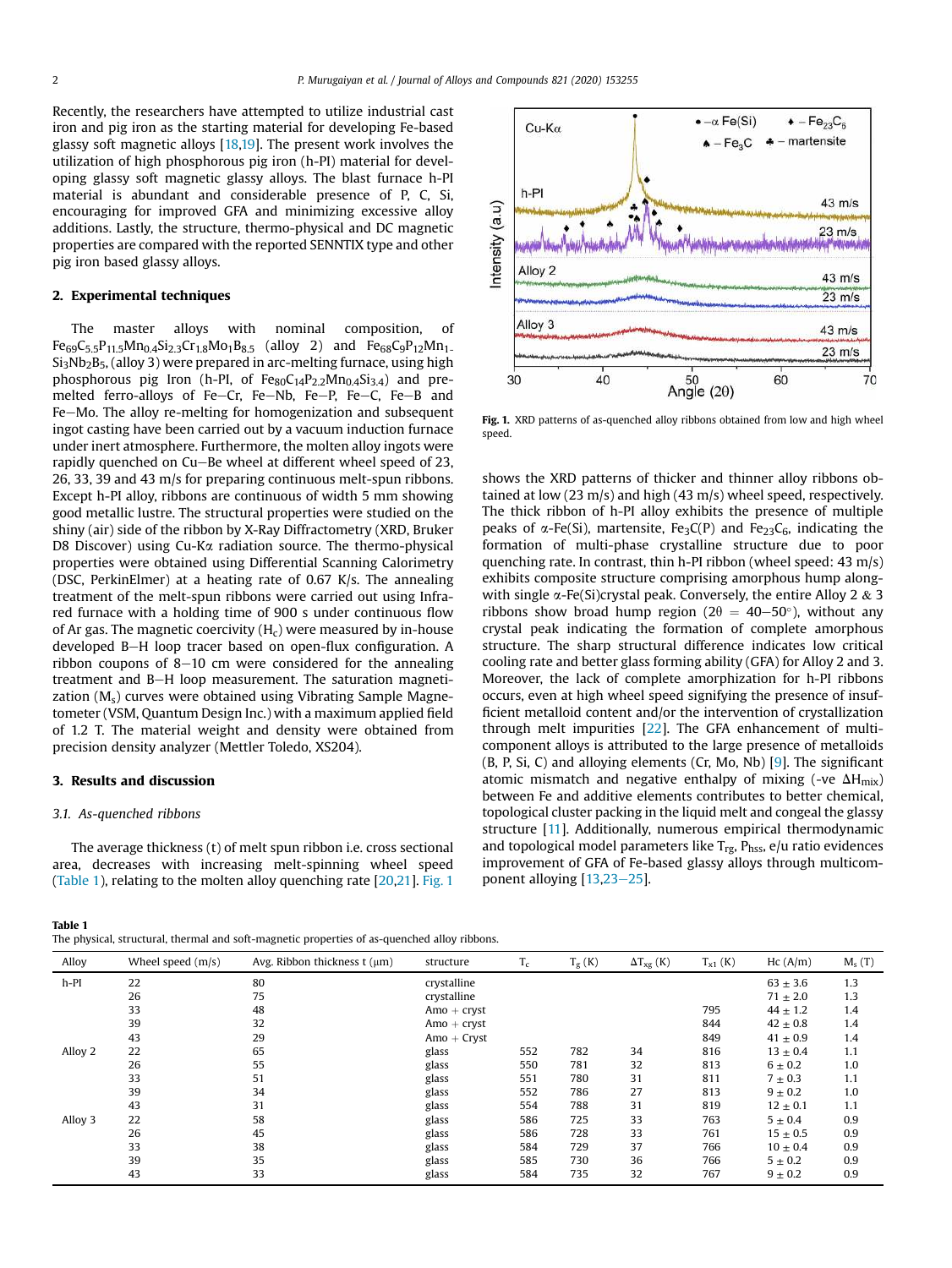

Fig. 2. DSC thermogram of as-quenched ribbons obtained at various wheel speeds for a) Alloy 2 and b) Alloy 3.

### *3.2. Thermal properties*

The characteristic thermal parameters like glass transition temperature  $(T_g)$ , the onset of crystallization  $(T_x)$ , supercooled region ( $\Delta T_{\text{xg}}$ ), amorphous Curie temperature (T<sub>c</sub>) are discussed in Table 1. The DSC thermograms of all alloys demonstrate the influence of quenching rate on thermal properties. The  $T<sub>x1</sub>$  temperature of h-PI ribbons replicates the quenching rate through disappearing  $T_{x1}$ , for thicker ribbons and increasing  $T_{x1}$  of 795, 844 and 849 K with a wheel speed of 33, 39 and 43 m/s, respectively, for thinner ribbons (Table 1). The drastic change of  $T_{x1}$  from 33 m/s is attributed to the difference in residual amorphous matrix composition. On the other hand, the DSC thermogram of both Alloy 2 and 3 show the occurrence of  $T_g$ ,  $\Delta T_{xg}$  and  $T_x$  region, justifying glassy nature of the alloys (Fig. 2). The DSC results substantiate the XRD result of enhanced GFA for multi-component alloys. Amongst the glassy alloys, the alloy 2 possess higher  $T_g$  of 780–788 K compared to alloy 3 ( $T_g$  ~725–735 K) attributing better GFA and as-quenched structure stabilization for the former alloy. Except for Curie temperature  $(T_c)$ , other thermal parameters show a slight shifting towards higher temperature with increasing quenching rate (23–43 m/s) (Table .1). However, the increase in  $T_g$ and  $\Delta T$  is minimal. It is noteworthy that glassy alloys depict a decreasing area under endothermic supercooled region from thicker to thinner ribbons (Fig. 2 a&b). The minimal area attributes to the difference in short-range ordering of clusters with increasing quenching rate [26]. Also, the shifting of  $T_x$  towards higher temperature indicates the varied level of glass structure stabilization through free volume generation and relaxation process  $[27]$ . Further, the glassy alloy 2 & 3 exhibit double (Fig. 2a) and triple (Fig. 2b) crystallization event during the de-vitrification process. In case of alloy 2, the first and second exothermic peaks overlap for thicker ribbons and tends to separate for thinner ribbons. Similarly, the distinct peak separation with higher quenching rate is observed for alloy 3. The crystallization being diffusion controlled process, the solute rejection takes place during primary crystallization, enriches solute atom in the residual glassy matrix [28]. Subsequent crystallization ( $T_{x2}$  &  $T_{x3}$ ) occurs from the solute enriched intergranular residual matrix (Fig. 2). The incidence of double and triple crystallization event in alloys 2 and 3, can be attributed to the difference in solid solubility of d-block transition alloying elements. Particularly, alloy 2 consisting Mo and Cr has better solid solubility in  $\alpha$ -Fe, compared to Nb in alloy 3 and allows for less solute rejection process after primary crystallization [29].

## *3.3. Soft-magnetic properties*

The magnetic coercivity $(H_c)$  of as-quenched alloys exhibit clear demarcation between partially amorphous h-PI alloy and glassy multicomponent alloys (Table 1). A drop in  $H_c$  from 63 to 71 A/m for thicker h-PI ribbons (23, 26 m/s) to  $(-41-44 \text{ A/m})$  for thinner ribbons are observed. The reduction in  $H_c$  is due to the presence of non-magnetic crystalline phases. The complex crystal structure of Fe<sub>3</sub>C(P) possess large magneto-crystalline anisotropy  $(K_1)$  and negatively affects domain wall movement through the pinning mechanism [30]. In the case of thinner h-PI ribbons, the ferromagnetic  $\alpha$ -Fe (Si) phase dispersed in partially amorphous structure lowers  $H_c$  by the absence of complex crystal phases. Nevertheless, still higher  $H_c$  is due to the strong grain size dependency of  $H_c$  and volume fraction of crystallite  $\alpha$ -Fe (Si) phase in the amorphous matrix [31]. Conversely, the glassy alloy 2  $\&$  3 ribbons show low  $H_c$  (<15 A/m) for all wheel speeds (Table 1). The low  $H_c$  of glassy alloys is due to the vanishing magneto-crystalline anisotropy  $(K_1)$  by the absence of long-range crystal periodicity. Therefore, the  $H_c$  of as-quenched ribbons are governed by magneto-elastic anisotropy  $(K_e)$ . The variation of  $H_c$  amongst the ribbons of different wheel speeds is due to the presence of large



Fig. 3. XRD patterns of ribbons annealed at 823 K.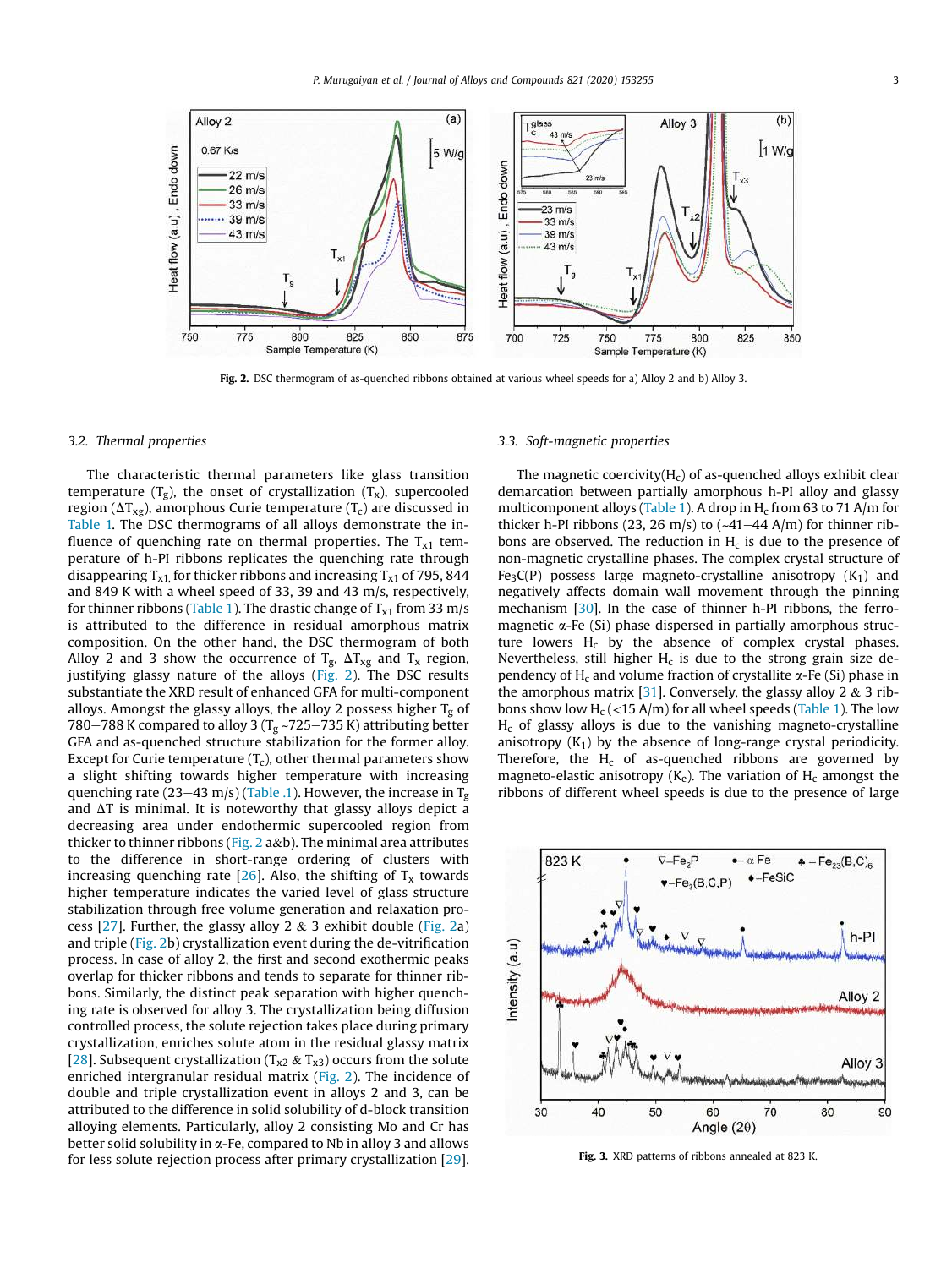

Fig. 4. The room temperature saturation magnetization  $(M_c)$  curves of ribbons annealed at a) 758 K and b) 823 K.

quenched-in stresses across the ribbon cross-section. The locked-in stresses in association with magnetostriction property influence the  $K_e$ , thereby the magnetic domain wall movement  $[32]$ . Furthermore, the low  $H_c$  for intermediate wheel speeds in alloy 2 and the inverse behaviour for alloy 3 can be related to the surface defects and self-annealing nature of thicker ribbons [33].

The saturation magnetization  $(M_s)$  of as-quenched alloy ribbons are listed in Table 1. The h-PI exhibit maximum  $M_s$  due to large Fecontent and composite structure of dispersed ferromagnetic a-Fe(Si) crystallites in amorphous matrix. On the other hand, the alloy 2 and 3 exhibit lower  $M_s$  and the latter is being the least due to ferromagnetic dilution.

#### *3.4. Annealing treatment*

The soft-magnetic properties of melt-spun alloys can be further improved by suitable heat-treatment, causing internal stress relaxation or by the controlled precipitation of ferromagnetic nanocrystallites [34]. To understand the annealing effect on softmagnetic properties, the melt-spun ribbons of 33 m/s wheel speed are subjected to 758 and 823 K for 900 s respectively. The annealing temperature of 758 and 823 K is chosen below and above  $T<sub>x1</sub>$  temperatures, representing the stress-relief and crystallization region. Fig. 3 depicts the XRD pattern of ribbons annealed at 823 K. Both h-PI and alloy 3 ribbon exhibit the presence of multi-phase crystallization in amorphous matrix. Whereas, the alloy 2 show amorphous hump with minor crystal peak indicating predominantly glassy matrix. The structural difference evidences the enhanced thermal stability and glassy structure stabilization of alloy 2 during de-vitrification.

The h-PI, alloy 2 and alloy 3 ribbons annealed at 758 K show magnetic coercivity  $(H<sub>c</sub>)$  of 398, 1.7 and 264 A/m, respectively. For still higher annealing temperature of 823 K, the  $H_c$  deteriorates drastically to 985 A/m and 540 A/m for h-PI and alloy 3. On the other side, the alloy 2 annealed ribbon shows a slight increase in  $H_c$ to 5.5 A/m. The  $H_c$  behaviour complements the XRD result of annealed ribbons. The annealed h-PI and alloy 3 ribbons exhibit poor thermal stability by precipitating multiple non-magnetic crystal phases. These non-magnetic crystallites negatively affect the soft-magnetic properties( $H_c$ ) through domain wall pinning [35]. Whereas, alloy 2 having glassy matrix even at 823 K, retains soft-magnetic properties due to the absence of large crystal anisotropy  $(K_1)$  and reduction of magneto-elastic anisotropy  $(K_e)$  by internal quenched-in stress relaxation. The saturation magnetization  $(M_s)$  decreases in the order of h-PI, alloy 3 and alloy 2 for 758 K annealed ribbons and reverses for 823 K (Fig. 4). The reversal of  $M_s$ for higher annealing temperatures is due to precipitation of nonmagnetic crystalline phases as observed in Fig. 3. Besides, the  $M_s$ curves of 823 K annealed sample explicitly show high  $M_s$ , low  $H_c$ rectangular loop for predominantly glassy Alloy 2 compared to low Ms, circular loop for crystallized h-PI sample (Fig. 4b). The annealing study explains the favourable combination of ultra-soft magnetic properties and better thermal stability for alloy 2 annealed at 758 K. Moreover, the soft-magnetic deterioration occurs for all alloys with crystallite precipitation during the devitrification process.

Table 2 compares the thermal and soft magnetic properties of alloy 2 with reported literatures including SENNTIX type alloys. The data clearly explains the favourable combination of glass forming ability, thermal stability and soft magnetic properties compared to other alloys.

## 4. Conclusion

The study investigates the development of Fe-based glassy alloys using blast furnace high phosphorous pig iron. The quenching rate modulation by wheel speed proves to be an effective way of understanding the GFA of developed alloys. The rapidly quenched h-PI shows weak glass-forming ability and forms composite microstructure. The as-quenched alloy 2  $\&$  3 ribbons show glassy characteristics and exhibit better soft magnetic properties. The glassy alloy 2 possess excellent thermal stability coupled with low

#### Table 2

Comparison of physical, thermal and magnetic properties of select Fe-based glassy alloys and prepared alloy.

| Alloy composition                                                                                        | Structure          | $_{1}$     | $\rm T_g\left(K\right)$  | $\Delta T(K)$            | $T_{x1}$ (K) | Hc(A/m)          | Ms(T)             | Ref              |
|----------------------------------------------------------------------------------------------------------|--------------------|------------|--------------------------|--------------------------|--------------|------------------|-------------------|------------------|
| $Fe_{71.2}C_7Si_{3.3}B_{5.5}P_{8.7}Cr_{2.3}Al_2$<br>$Fe_{68,2}C_7Si_{3,3}B_{5,5}P_{8,7}Cr_{2,3}Al_2Co_3$ | Glass<br>Glass     | 578<br>590 | 788<br>789               | 21<br>19                 | 809<br>808   | 12.6<br>9.3      | 0.9<br>1.03       | $[19]$<br>$[19]$ |
| $Fe_{77}P_9B_{11}Nb_2Cr_1(SENNTIX)$                                                                      | Glass              | 556<br>549 | 767<br>754               | 36<br>29                 | 795<br>783   | 2.5              | 1.3               | $[2]$            |
| $Fe_{77}P_{11}B_9Nb_2Cr_1(SENNTIX)$<br>$Fe84Cr2B8Si2P4$                                                  | Glass<br>Amorphous | -          | $\overline{\phantom{a}}$ | $\overline{\phantom{a}}$ | 689          | 3.1<br>9.1       | 1.3<br>1.5        | [2]<br>$[3]$     |
| $Fe_{69}C_{5.5}P_{11.5}Mn_{0.4}Si_{2.3}Cr_{1.8}Mo_{1}Bs_{3.5}$                                           | Glass              | 552        | 782                      | 34                       | 816          | 1.7 <sup>a</sup> | 1.05 <sup>a</sup> | This work        |

<sup>a</sup> 758 K annealed.